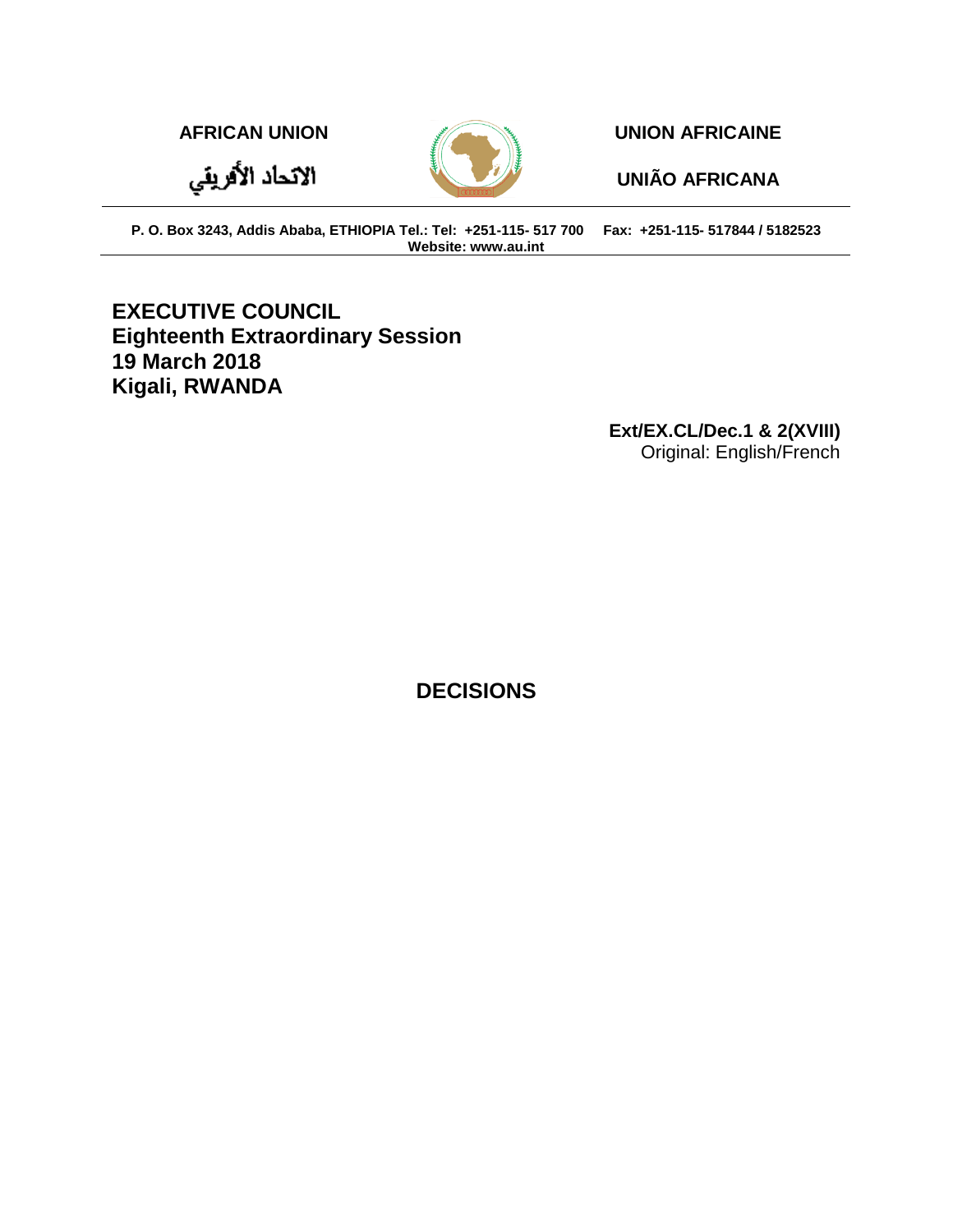## **DECISION ON THE DRAFT AGREEMENT ESTABLISHING THE AFRICAN CONTINENTAL FREE TRADE AREA (AfCFTA)** Doc. TI/AfCFTA/AMOT/5/FINAL/Report

Doc. Ext/STC/Legal/MIN/Report (II)

## **The Executive Council,**

 $\overline{a}$ 

- **1. ADOPTS** the Report of the 5<sup>th</sup> Meeting of the African Union Ministers of Trade (AMOT) held on 8 and 9 March 2018, the Report of the  $2^{nd}$  Extraordinary Session of the Specialised Technical Committee on Justice and Legal Affairs held from 11 to 15 March 2018 in Kigali, Rwanda, on the draft Agreement Establishing the African Continental Free Trade Area (AfCFTA), the Protocol on Trade in Goods, the Protocol on Trade in Services and the Protocol on Rules and Procedures on the Settlement of Disputes;
- **2. RECOMMENDS** the draft Agreement Establishing the African Continental Free Trade Area, the Protocol on Trade in Goods, the Protocol on Trade in Services and the Protocol on Rules and Procedures on the Settlement of Disputes, to the Assembly for adoption;
- **3. REQUESTS** the Commission to develop criteria that would ensure the setting up of an efficient AfCFTA Secretariat, which should in the interim be located within the Commission;
- **4. AGREES** to the provisions in the draft AfCFTA Agreement related to the Entry into Force and Reservation; 1
- **5. RECOGNISES** the quality of work done by the African Union Ministers of Trade , STC on Justice and Legal affairs, the PRC, Chief negotiators and Experts in concluding the AfCFTA Agreement within the deadline set by the AU policy Organs;
- **6. RECALLS** Decision Assembly/AU/Dec.394(XVIII), which mandated the Commission to fast-track the establishment of the Continental Free Trade Area by an indicative date of 2017 and Assembly/AU/Dec.569 (XXV), that launched the Continental Free Trade Area negotiations including the scope, objectives, negotiation principles and the institutional arrangements to govern the negotiations on Trade in Goods, Trade in Services, Investment, Intellectual Property Rights and Competition Policy in two phases;
- **7. RECOGNISES** that the negotiations for Phase 1 have been concluded with the exception of Annex 1 on Schedules for Tariff Concessions, Schedules of Specific Commitments for Trade in Services, an Appendix on the AfCFTA Rules of Origin,

<sup>1</sup> Egypt expressed concern over Article 25 of the Draft Agreement related to reservation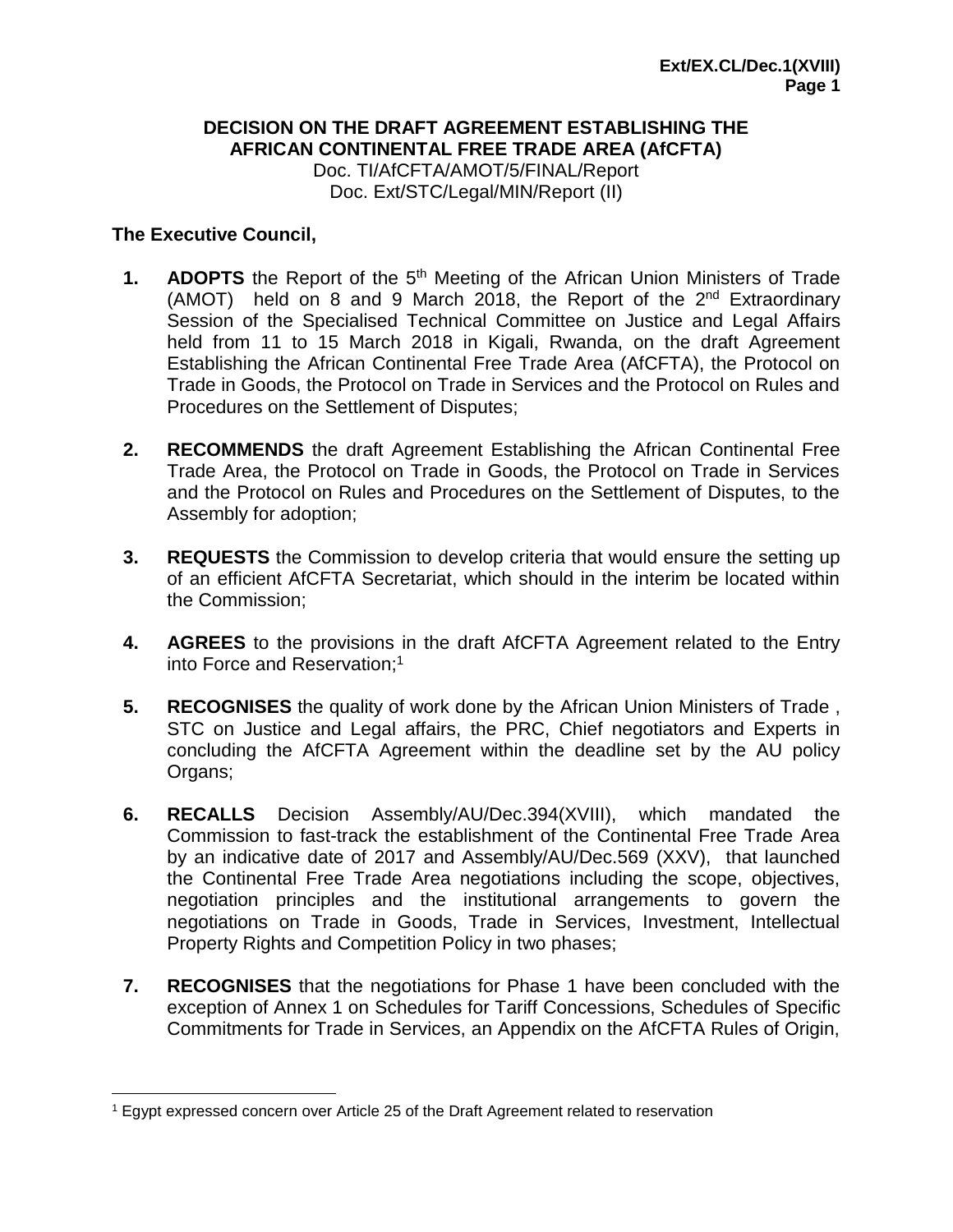and the legal scrubbing of all the Annexes and Appendices, which all form part of the Built-In Agenda;

- **8. CALLS UPON** Member States to finalize and submit their Schedule of Tariff Concessions and Schedules of Commitments for Trade in Services by January 2019, and in this regard, **ALSO CALLS UPON** technical partners, including UNECA and UNCTAD to support Member States to undertake this work;
- **9. ACKNOWLEDGES** the ongoing preparations for the commencement of Phase 2 negotiations on Investment, Intellectual Property Rights and Competition Policy;
- **10. DEEPLY APPRECIATES** the launch of the Single African Air Transport Market (SAATM) and the opening for signature for the Protocol on the Free Movement of Persons, which facilitates the free movement of goods and services in the AfCFTA in making the African market more attractive for trade and investment;
- **11. WELCOMES** the convening of the AfCFTA Business Forum convened on the margins of this Extraordinary Summit and **REQUESTS** that this platform be institutionalised in order to strengthen partnerships with the private sector and civil society and to fast-track the establishment of the African Business Council;
- **12. NOTES WITH APPRECIATION** the efforts of the Commission to deliver this Agenda 2063 Flagship Project and **REITERATES** its support to the Commission to assist in the implementation of the AfCFTA;
- **13. CALLS ON** all bilateral partners and multilateral organisations to provide technical support for the implementation of this Decision;
- **14. REITERATES** its request for the Commission to register the AfCFTA logo as a registered trademark and to reserve the domain name in all applicable media including Dot. Africa;
- **15. REQUESTS** the Commission to:
	- a) provide technical support to Member States to facilitate the ratification process of the AfCFTA Agreement in all Member States, including the appointment of Eminent Persons and AfCFTA Ambassadors from the Private Sector under the leadership of the AfCFTA Leader, H.E. Mr. Issoufou Mahamadou, President of the Republic of Niger;
	- b) enhance its technical capacity to support the implementation of the Transitional Implementation Work Programme adopted by the  $5<sup>th</sup>$  AU Ministers of Trade meeting, as well as the establishment of the AfCFTA institutions;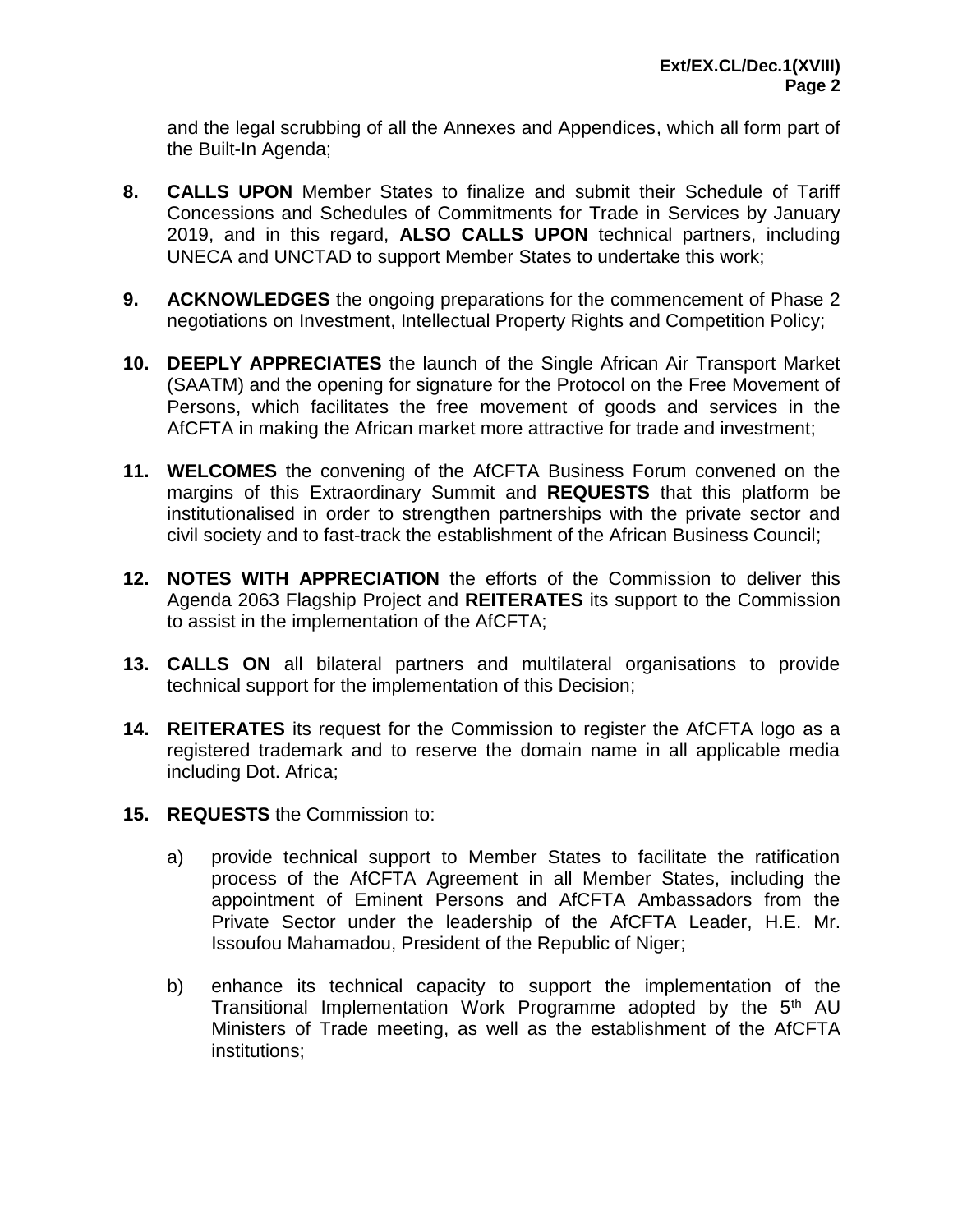- c) continue close collaboration with Strategic Partners, including the African Development Bank (AfDB), United Nations Economic Commission for Africa (UNECA), United Nations Commission on Trade and Development (UNCTAD) and Regional Economic Communities (RECs) Secretariats, and their institutions, in order to implement the Transitional Implementation Work Programme, and conclude Phase 2 negotiations;
- d) strengthen its collaboration with, inter alia, the Pan African Parliament, Economic, Social and Cultural Council (ECOSOCC), African Private Sector organisations and policy research institutions in the implementation of the Boosting Intra-African Trade (BIAT) Action Plan and the operationalisation of the AfCFTA decisions of the Executive Council and the Assembly;
- **16. ALSO REITERATES** the need to continue consultations with the concerned countries on the level of ambition of tariff liberalization to reach consensus.